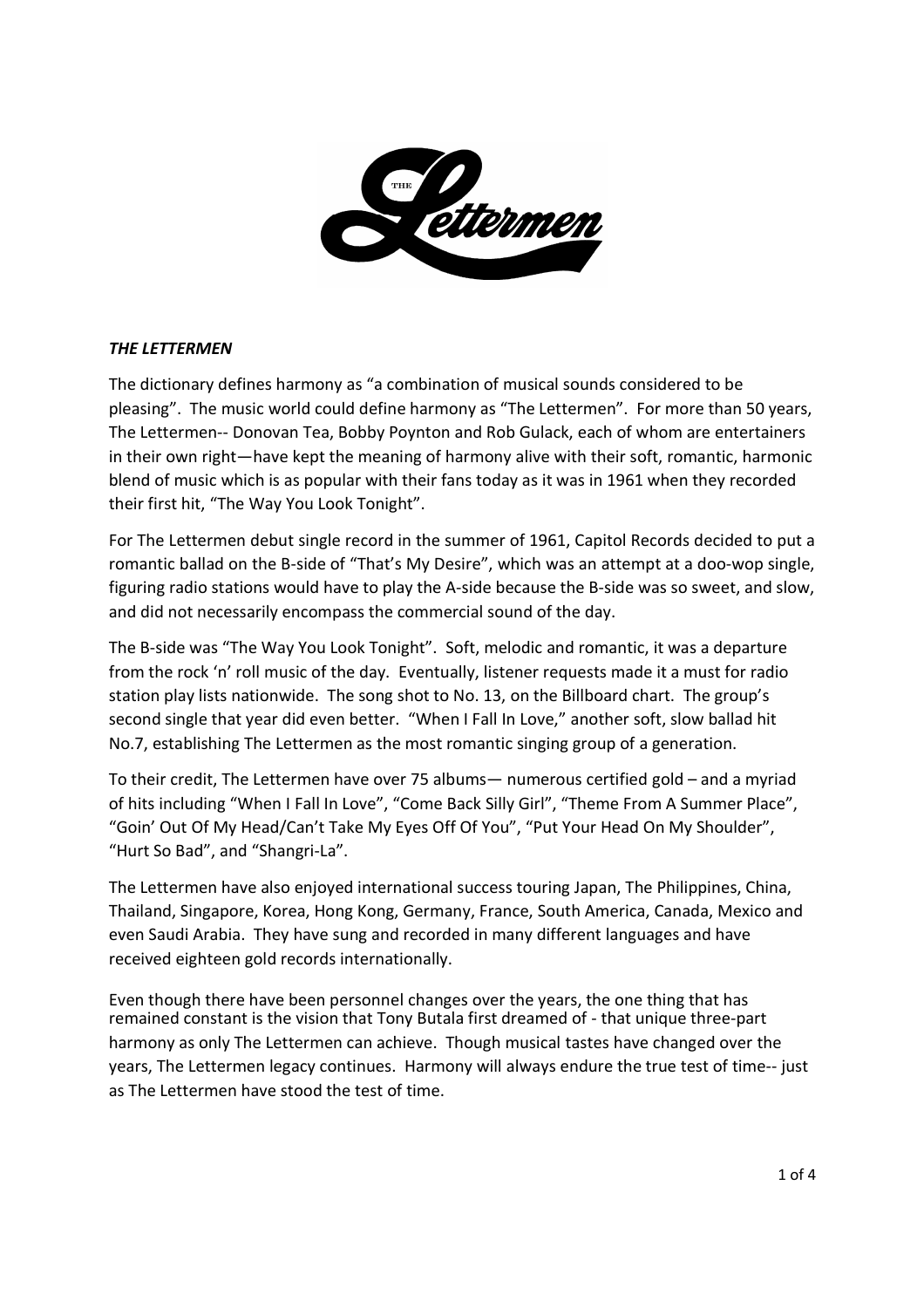# *DONOVAN TEA*

Donovan Tea is the epitome of a true born and raised Texas gentlemen. As the second most tenured member in the history of The Lettermen, his vocal talents have been shared with audiences around the world including Japan, The Philippines, America, etc.

Donovan began performing at the tender age of 17. He has performed in choral groups, television shows, night clubs and cruise ships during the course of his storied career.

Besides being a natural performer, Donovan is a prolific published songwriter. Many of his songs have been recorded, and some have even been included in Lettermen performances.

In 1984, while Donovan was the lead production singer in the Lido show in Las Vegas, The Lettermen approached him and asked him to travel to Los Angeles where he sang with the group. They found that they had a natural blend and Donovan was honored to be asked to join the group. Donovan is now celebrating 35 years with the Lettermen. Donovan Tea has remained a continuous member of The Lettermen since he joined the group and to this day he still enjoys performing in front of a live audience.

You will find Donovan, during his time off, enjoying his favorite things in life such as spending time with his wife, children, and training horses on his property outside of Nashville, Tennessee.

Career:

Winner of vocal competition in Guilford, England Lead singer for The Young Americans Toured Europe Performed with L.A. Master Choral at Hollywood Bowl Opening for Sammy Davis, Jr.; Rich Little; Tony Bennett Solo artist at the prestigious "The Horn" in Los Angeles Cruise industry Featured act in "Casino de Paris" at The Dunes Hotel and Casino in Las Vegas The Stardust Hotel and Casino, Las Vegas Became a member of The Lettermen in 1984

Appearances/Accomplishments: Performed for President Gerald Ford Guest-starred on NBC's holiday special "Merry Christmas, Fred, From the Crosby's" Tap danced with Fred Astaire Sang backup for Bing Crosby on the song "White Christmas" Participated in "Nashville's Christmas For Kids" Time Life Benefit performances for "HomelessHeart.Org" Telethons (Jerry Lewis MDA; Children's Miracle Network; etc.) National Anthems (National Championship Air Races; Pittsburgh Steelers & Pirates; etc.)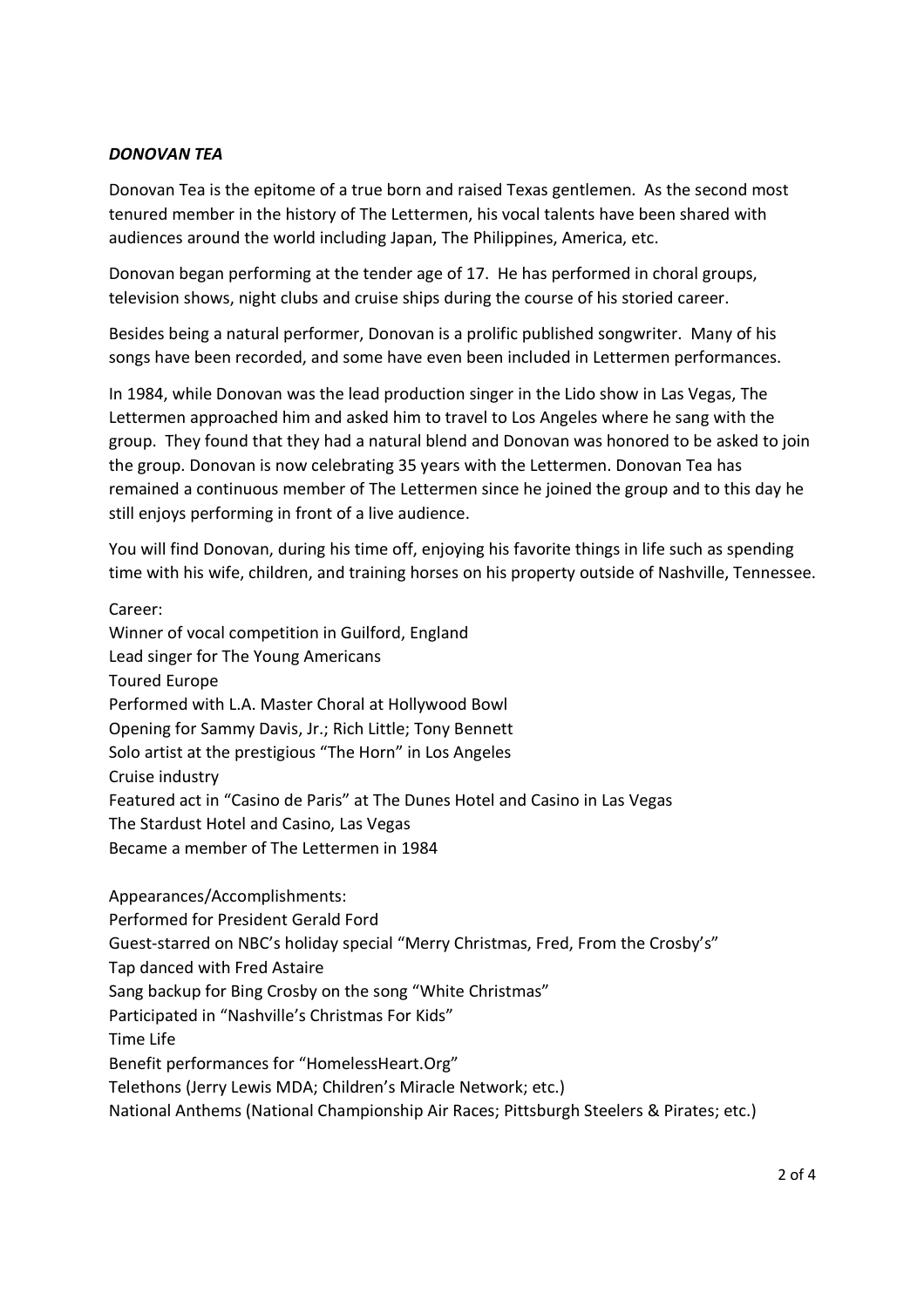## *BOBBY POYNTON*

Bobby graduated with a degree from Illinois Wesleyan University with a BFA in drama. Once completing his college education Bobby worked on many television movies and theatrical productions. He found that even though he was keeping busy it was never enough.

The opportunity came to audition for The Lettermen in 1988. Bobby enjoyed the traveling and the performing but felt torn between his career and his family. As a result, he decided to put all of his efforts into raising his family and decided to leave the group in 1995. During this time, besides spending time with his family, Bobby explored various other entertaining avenues. As time went on, Bobby realized that he really missed performing as he did with The Lettermen. As life would have it, his realization coincided with an opportunity to rejoin The Lettermen in 2011. Bobby realized his return to The Lettermen was a true honor and he couldn't wait for the chance to recreate the magic on stage and in the recording studio.

After 40 years in show business Bobby still realizes that thing most important things in his life are his wife, children and family. Bobby finally found the balance between performing and family, and he couldn't be happier.

Credits: Days of Our Lives Jake and the Fatman Life Goes On Scarecrow and Mrs. King The Sentinel Touched By An Angel Viper Promised Land Walker: Texas Ranger Sang a duet with Jennifer Love Hewitt, on the soundtrack of the 2001 animated feature film "The Adventures Of Tom Thumb and Thumbelina," Became a member of The Lettermen – 1988-1995 Rejoined The Lettermen – 2011-present

Associated Acts: The Diamonds 2001-2011 The Vogues

## *ROB GULACK*

Rob Gulack came to The Lettermen after an exhaustive nationwide talent search in 2019. To quote Rob, he says "I'm now ready to begin this next chapter in my life on the road again with the world renowned Lettermen".

Music has always played an important part in Rob's life. When in college he performed in a choral group that traveled through central and northern Europe on multiple occasions, singing at some of the most prestigious cathedrals on the continent.